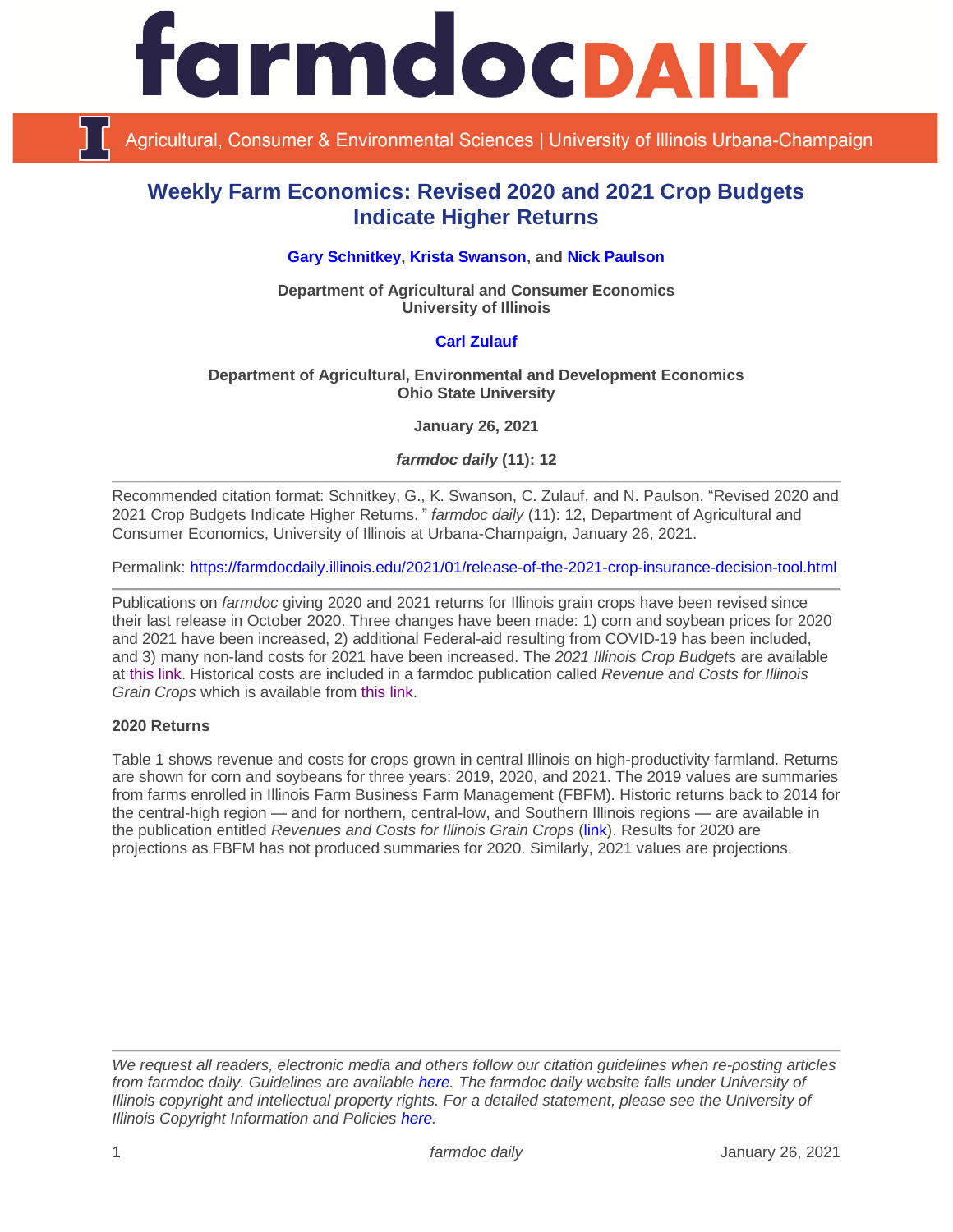|                                 | Corn   |             |        | <b>Soybeans</b> |             |         |
|---------------------------------|--------|-------------|--------|-----------------|-------------|---------|
|                                 | 2019   | 2020P       | 2021P  | 2019            | 2020P       | 2021P   |
| Yield per acre                  | 208    | 228         | 217    | 64              | 72          | 68      |
| Price per bu                    | \$3.65 | \$4.25      | \$4.00 | \$8.58          | \$11.20     | \$10.50 |
| Crop revenue                    | \$759  | \$969       | \$868  | \$549           | \$806       | \$714   |
| ARC/PLC                         | 10     | 0           | 0      | 10              | 0           | 0       |
| Ad hoc Federal payments         | 110    | 68          | 0      | 94              | 45          | 0       |
| Crop insurance proceeds         | 14     | $\mathbf 0$ | 0      | 9               | $\mathbf 0$ | 0       |
| <b>Gross revenue</b>            | \$893  | \$1,037     | \$868  | \$662           | \$852       | \$714   |
| Fertilizers                     | 154    | 130         | 135    | 45              | 40          | 44      |
| Pesticides                      | 76     | 75          | 76     | 46              | 45          | 45      |
| Seed                            | 114    | 115         | 116    | 73              | 73          | 74      |
| Drying                          | 22     | 15          | 15     | $\mathbf 0$     | $\mathbf 0$ | 0       |
| Storage                         | 15     | 15          | 15     | 8               | 8           | 8       |
| Crop insurance                  | 22     | 22          | 24     | 15              | 15          | 16      |
| <b>Total direct costs</b>       | \$403  | \$372       | \$381  | \$187           | \$181       | \$187   |
| Machine hire/lease              | 16     | 16          | 16     | 14              | 14          | 14      |
| Utilities                       | 5      | 5           | 5      | 5               | 5           | 5       |
| Machine repair                  | 26     | 24          | 24     | 23              | 19          | 21      |
| Fuel and oil                    | 17     | 15          | 14     | 15              | 13          | 12      |
| Light vehicle                   | 1      | 1           | 1      | 1               | 1           | 1       |
| Mach. depreciation              | 63     | 63          | 63     | 55              | 54          | 55      |
| <b>Total power costs</b>        | \$128  | \$124       | \$123  | \$113           | \$106       | \$108   |
| Hired labor                     | 18     | 18          | 18     | 17              | 17          | 17      |
| Building repair and rent        | 6      | 6           | 6      | 5               | 5           | 5       |
| <b>Building depreciation</b>    | 11     | 11          | 11     | 10              | 10          | 10      |
| Insurance                       | 9      | 9           | 9      | 11              | 11          | 11      |
| Misc                            | 9      | 9           | 9      | 9               | 9           | 9       |
| Interest (non-land)             | 22     | 22          | 23     | 20              | 20          | 21      |
| <b>Total overhead costs</b>     | \$75   | \$75        | \$76   | \$72            | \$72        | \$73    |
| <b>Total non-land costs</b>     | \$606  | \$571       | \$580  | \$372           | \$359       | \$368   |
| <b>Operator and land return</b> | \$287  | \$466       | \$288  | \$290           | \$493       | \$346   |
| Land costs                      | 275    | 275         | 275    | 275             | 275         | 275     |
| <b>Farmer return</b>            | \$12   | \$191       | \$13   | \$15            | \$218       | \$71    |

# **Table 1. Corn and Soybean Returns, Central Illinois, High-Productivity Farmland**

For 2020, the projected corn yield is 228 bushels per acre, the corn price is \$4.25 per bushel, resulting in \$969 per acre in crop revenue. This \$4.25 corn price is \$.25 per bushel higher than the price used in the October 2020 *Revenue and Costs for Illinois Grain Crops* publication. The higher price reflects the large increases in corn prices that have been occurring in recent months. That price will vary across farms depending on the timing of marketing. Corn revenue also includes \$68 of other ad hoc Federal payments related to the Coronavirus Food Assistance Program (CFAP). The \$68 includes payments for:

1. The second round of CFAP, which were \$.23 per bushel times the actual production History yield (210 bushels per acre) in Figure 1.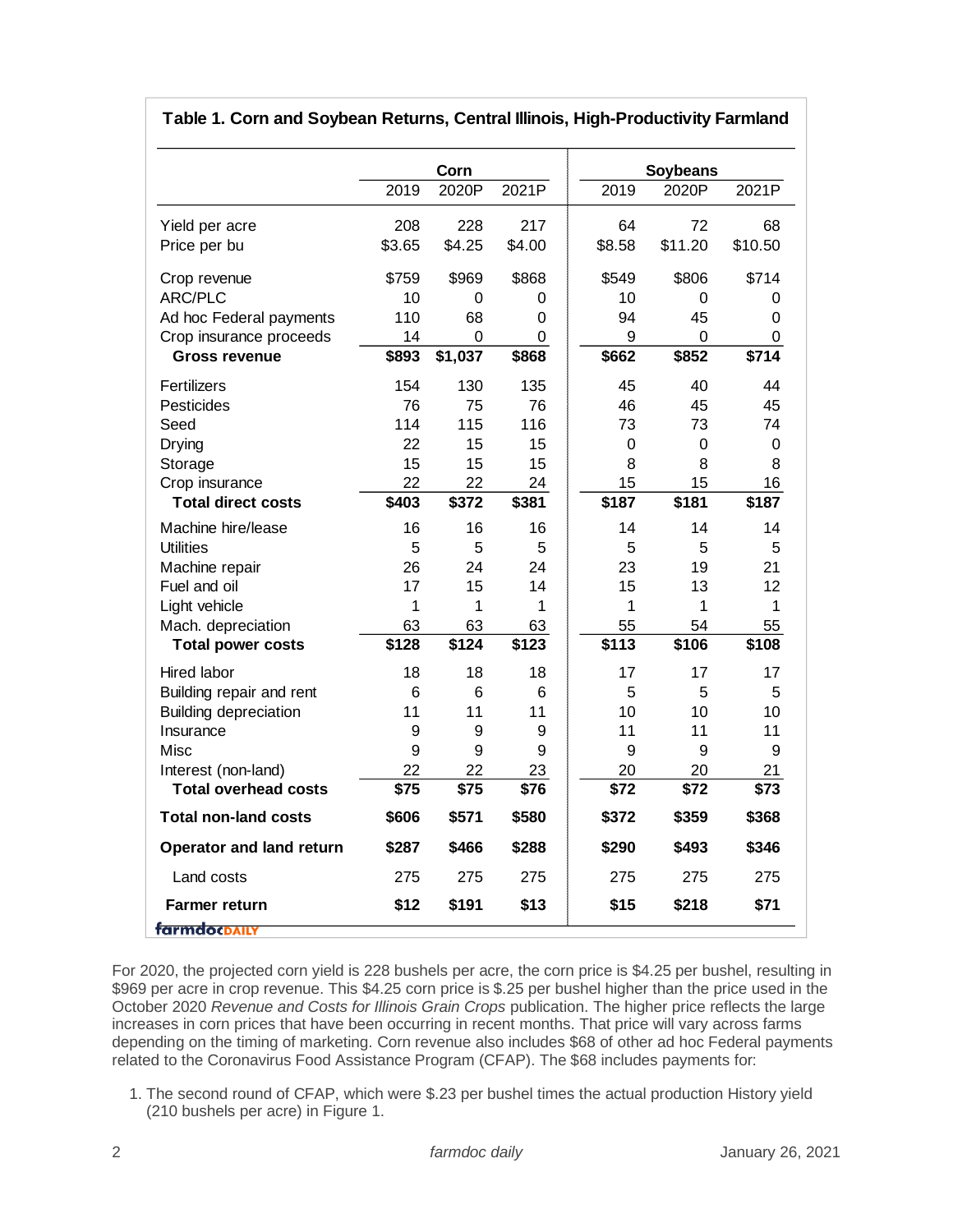2. The third round of CFAP of \$20 per acre authorized in December's Consolidation Appropriation Act. These payments have not been received but are authorized.



The first round of CFAP was paid on 2019 production and is included in the \$110 per acre of ad hoc Federal payments in 2019.

Total revenue for corn is projected at \$1,037 per acre. Subtracting off \$571 of non-land cost gives \$466 of operator and land return. Operator and land return provides payments both to the farmer and landowner. Table 1 includes land costs of \$275 per acre, representing the average cash rent for high-productivity farmland in central Illinois. Given this average cash rent, the farmer return is \$191 per acre.

For 2020, the projected soybean yield is 72 bushels per acre, the soybean price is \$11.20 per bushel, giving crop revenue of \$806 per acre. The \$11.20 price is \$1.25 higher than the price used in the October 2020 *Revenue and Costs for Illinois Grain Crops* publication. There are \$45 per acre in CFAP payments related to two rounds:

- 1. The second round of CFAP, which were \$.40 per bushel times the actual production History yield (63 bushels per acre) in Table 1.
- 2. The third round of CFAP of \$20 per acre authorized in December's Consolidation Appropriation ace. These payments have not been received but are authorized.

Total revenue is \$852 per acre. Given \$369 in non-land costs and \$275 in cash rent, farmer returns for soybeans are projected at \$218 per acre.

### **2021 Returns**

For 2021 projections, a corn price of \$4.00 per bushel and a soybean price of \$10.50 per bushel are used. These prices are substantially higher than in October budgets (\$3.55 for corn and \$9.45 for soybeans). These higher prices are close to bids for fall delivery of grain. Yields are at trend levels: 217 bushels per acre for corn and 68 bushels per acre for soybeans. Revenues are not included for ARC/PLC payments or Ad hoc Federal programs.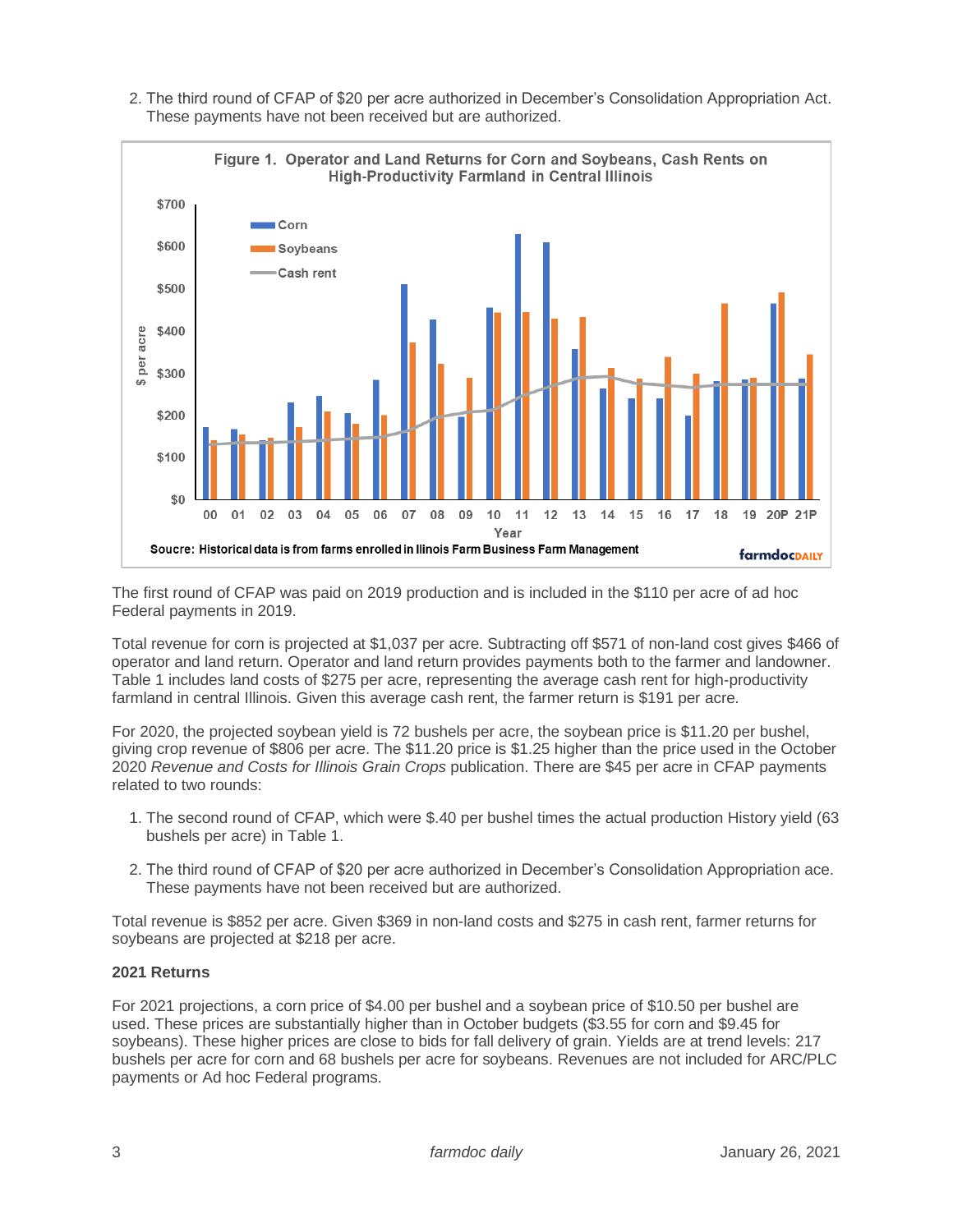Fertilizer costs have been increased, as fertilizer prices have increased in recent months. For example, anhydrous ammonia prices now are near \$500 per ton after being in the \$415 per ton range in the fall of 2020.

# **Historical Perspectives**

Figure 1 shows the projected 2020 and 2021 compared to historical returns. The 2020 operator and land return for corn is projected at \$466 per acre. The last time corn returns exceeded \$466 per acre was in 2021, when returns were \$630 per acre. From 2013 to 2019, corn returns averaged \$253 per acre, well below the 2019 projected return. The 2019 projected return is \$89 per acre above the average 2013-2019 average return.

The 2020 operator and land return for soybeans is projected is \$493 per acre, the highest return in history in central Illinois (see Figure 1). The average soybean return from 2013 to 2019 is \$333 per acre, well below the 2021 projected return.

The operator and land return for corn in 2021 is projected at \$288 per acre. This 2021 projected in \$35 above the 2013-2019 average of \$253 per acre. The soybean return is projected at \$346 per acre, \$35 higher than the 2013-2019 average of \$333 per acre.

# **Price Changes**

Much of the higher returns now being projected are due to price increases. Prices have increased dramatically since August 2020, as is illustrated by the cash prices for central Illinois shown in Figure 2. Corn prices increased from near \$3.00 in August to over \$5.00 in January. Soybean prices have increased from near \$8.50 per bushel in August to \$13.50 in January.



Based on these price increases and current levels of futures contracts on the Chicago Mercantile Exchange, projected levels of \$4.00 per bushel for corn and \$10.50 per bushel for soybeans are appropriate for 2021. Of course, large changes in 2021 prices can occur, as is illustrated by price swings in 2020. Lower prices likely would be associated with large crops in Brazil and the United States. Conversely, short crops could lead to higher prices. Demand factors obviously will have an impact on prices as well.